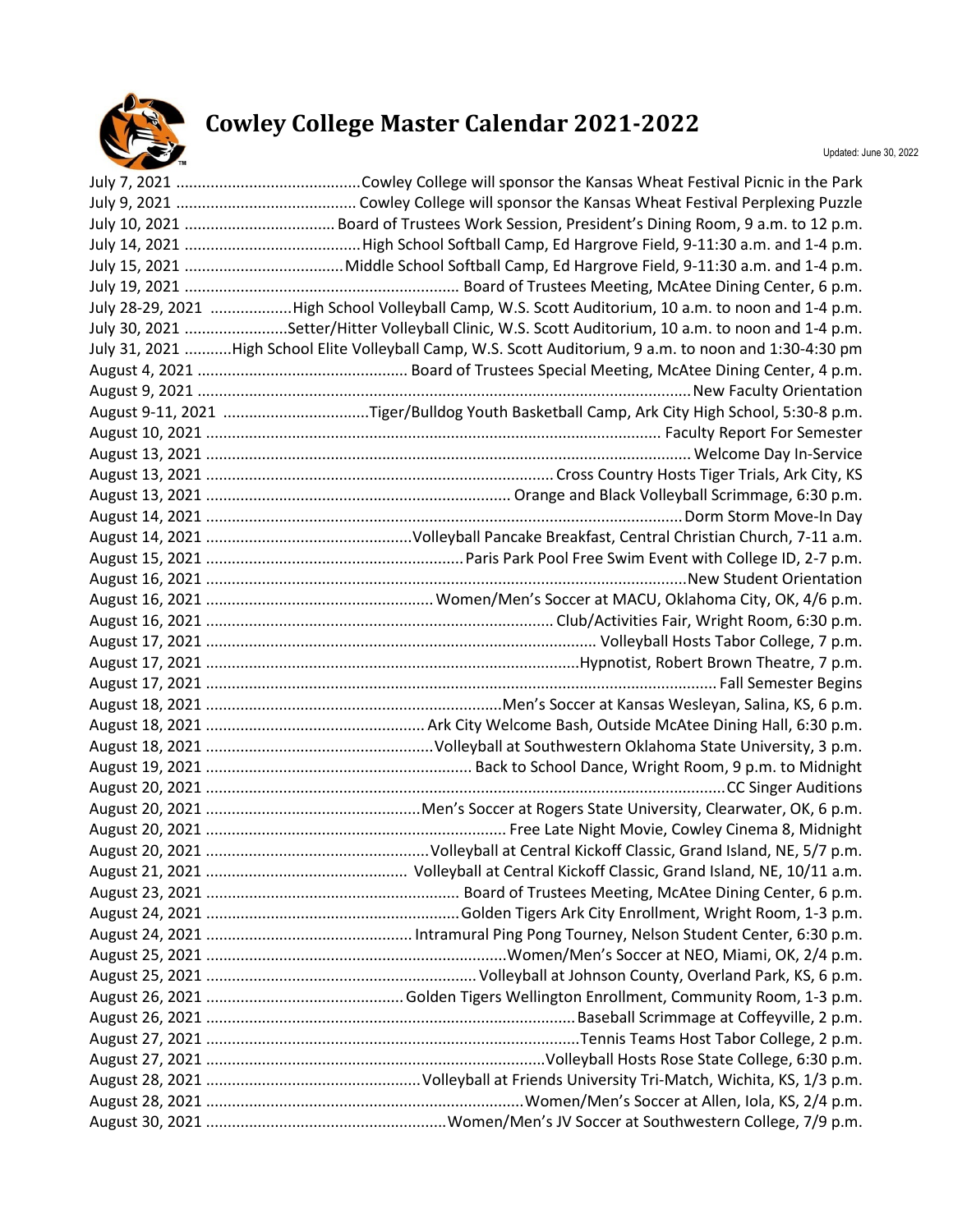| September 3, 2021 Cross Country Teams at Terry Masterson Invite, Hutchinson, KS, 5:45/6:20 p.m. |
|-------------------------------------------------------------------------------------------------|
|                                                                                                 |
|                                                                                                 |
|                                                                                                 |
|                                                                                                 |
|                                                                                                 |
|                                                                                                 |
|                                                                                                 |
|                                                                                                 |
|                                                                                                 |
|                                                                                                 |
|                                                                                                 |
|                                                                                                 |
|                                                                                                 |
|                                                                                                 |
|                                                                                                 |
| September 11, 2021Softball Scrimmage at Friends Tourney, Wichita, KS, 9 a.m./11 a.m./2:30 p.m.  |
|                                                                                                 |
|                                                                                                 |
|                                                                                                 |
|                                                                                                 |
|                                                                                                 |
|                                                                                                 |
|                                                                                                 |
|                                                                                                 |
|                                                                                                 |
|                                                                                                 |
|                                                                                                 |
|                                                                                                 |
|                                                                                                 |
|                                                                                                 |
|                                                                                                 |
|                                                                                                 |
|                                                                                                 |
|                                                                                                 |
|                                                                                                 |
|                                                                                                 |
|                                                                                                 |
|                                                                                                 |
|                                                                                                 |
|                                                                                                 |
|                                                                                                 |
| September 25, 2021 Volleyball Hosts Cowley Invitational Tournament, 9 a.m./11 a.m./1 p.m.       |
|                                                                                                 |
| September 26, 2021Baseball Showcase, ACHS South Sports Complex, 9 a.m. to noon and 1-4 p.m.     |
|                                                                                                 |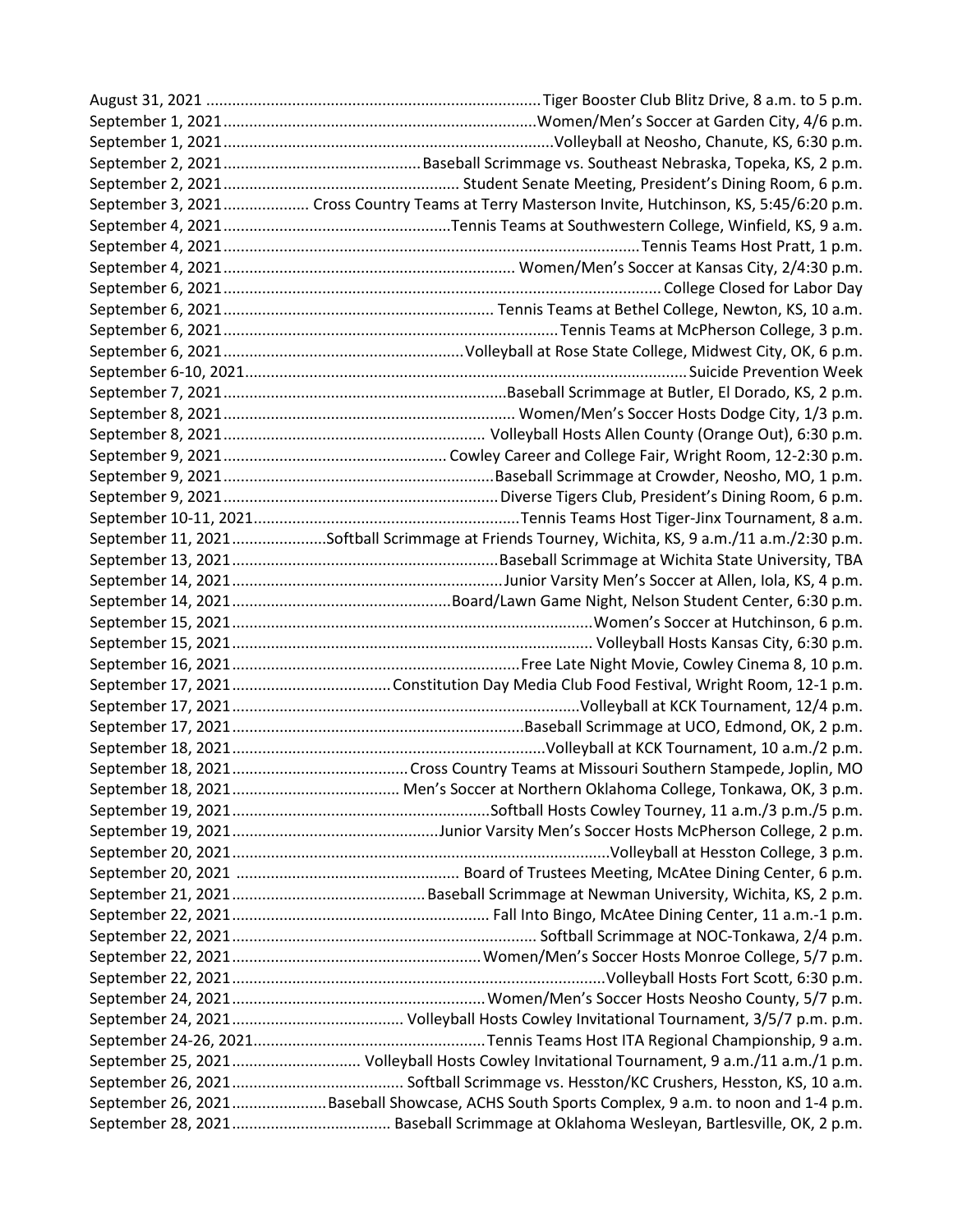| October 5, 2021 Intramural Pool Tournament, Nelson Student Center Game Room, 6:30 p.m.     |
|--------------------------------------------------------------------------------------------|
|                                                                                            |
|                                                                                            |
|                                                                                            |
|                                                                                            |
|                                                                                            |
|                                                                                            |
|                                                                                            |
|                                                                                            |
|                                                                                            |
|                                                                                            |
| October 9, 2021 Volleyball at John Brown Tri-Match vs. NEO A&M, Siloam Springs, AR, 5 p.m. |
|                                                                                            |
|                                                                                            |
|                                                                                            |
|                                                                                            |
|                                                                                            |
|                                                                                            |
|                                                                                            |
|                                                                                            |
|                                                                                            |
|                                                                                            |
|                                                                                            |
|                                                                                            |
|                                                                                            |
|                                                                                            |
|                                                                                            |
| October 17, 2021Baseball Showcase, ACHS South Sports Complex, 9 a.m. to noon and 1-4 p.m.  |
|                                                                                            |
|                                                                                            |
|                                                                                            |
|                                                                                            |
|                                                                                            |
|                                                                                            |
|                                                                                            |
| October 20, 2021Volleyball Hosts Coffeyville (Pink Out Breast Cancer Awareness), 6:30 p.m. |
|                                                                                            |
| October 21, 2021PTK Meeting, Brown Center Room 137; Mulvane Center Room 124, 6 p.m.        |
|                                                                                            |
|                                                                                            |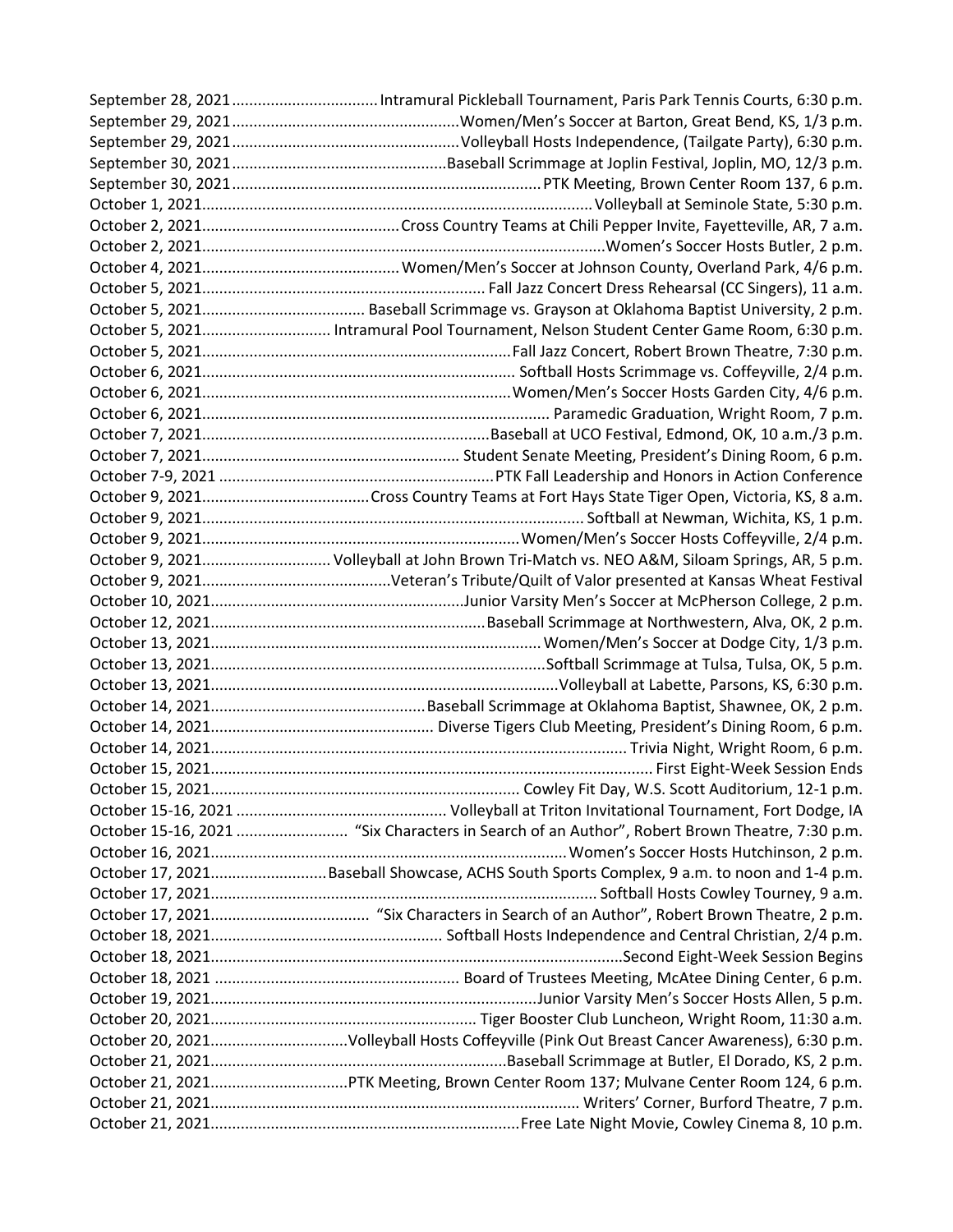| October 22, 2021Tiger Magic Alumni Baseball Weekend Social, Great Life Golf Course, 7 p.m.        |
|---------------------------------------------------------------------------------------------------|
|                                                                                                   |
|                                                                                                   |
|                                                                                                   |
|                                                                                                   |
|                                                                                                   |
|                                                                                                   |
|                                                                                                   |
|                                                                                                   |
|                                                                                                   |
|                                                                                                   |
|                                                                                                   |
|                                                                                                   |
| October 30, 2021Cross Country Teams at Conference/Region Championships, Colby, KS, 9 a.m.         |
|                                                                                                   |
|                                                                                                   |
|                                                                                                   |
|                                                                                                   |
|                                                                                                   |
| November 3, 2021 Women/Men's Basketball Hosts NOC-Tonkawa (Patriotic Theme), 5:30/7:30 p.m.       |
| November 4, 2021 Women/Men's Soccer at Midwest District Soccer Playoffs, Wichita, KS, 4/6:30 p.m. |
| November 4, 2021 Natural Science Department Fall Advisory Meeting, Wright Room, 5:30 p.m.         |
|                                                                                                   |
|                                                                                                   |
| November 4, 2021 Application Essay Workshop, Renn Memorial Library Room 111, 7 p.m.               |
|                                                                                                   |
|                                                                                                   |
|                                                                                                   |
|                                                                                                   |
|                                                                                                   |
|                                                                                                   |
|                                                                                                   |
| November 11, 2021 Humanities and Communication Advisory Meeting, President's Dining Room, 6 p.m.  |
|                                                                                                   |
|                                                                                                   |
|                                                                                                   |
|                                                                                                   |
| November 15, 2021 Men's Soccer at NJCAA Division I National Championship, Tyler, TX, 12:30 p.m.   |
|                                                                                                   |
|                                                                                                   |
|                                                                                                   |
|                                                                                                   |
| November 17, 2021 Men's Soccer at NJCAA Division I National Championship, Tyler, TX, 12:30 p.m.   |
| November 17, 2021 Women/Men's Basketball Hosts Coffeyville (Camo Night), 5:30/7:30 p.m.           |
| November 18, 2021PTK Meeting, Brown Center Room 137; Mulvane Center Room 124, 6 p.m.              |
|                                                                                                   |
|                                                                                                   |
| November 18-20, 2021  Volleyball at NJCAA Division II National Tournament, Cedar Rapids, IA       |
|                                                                                                   |
|                                                                                                   |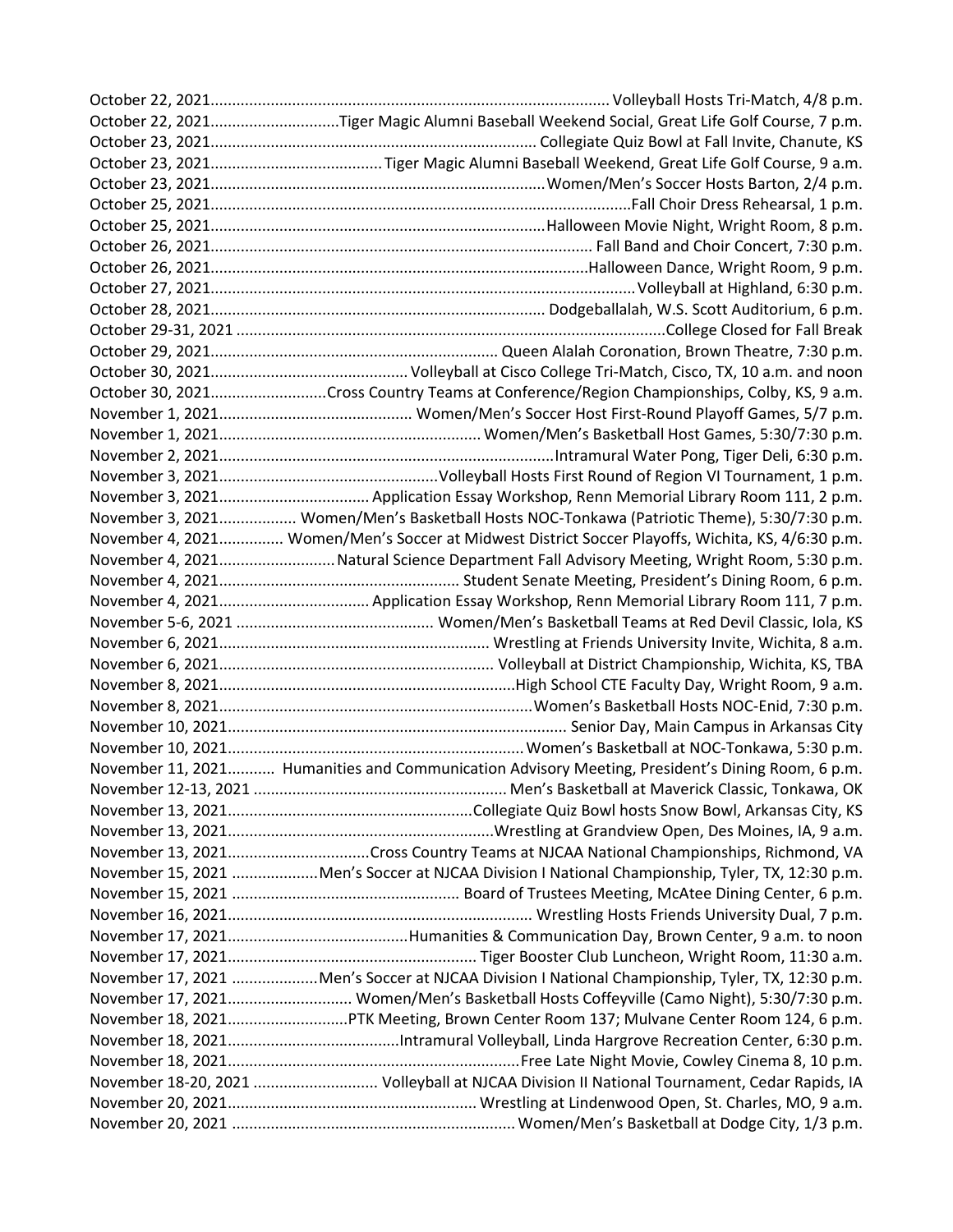| November 22, 2021Day of Mourning Observation Event, Calder-Bonfy Amphitheater, 5 p.m.                |
|------------------------------------------------------------------------------------------------------|
|                                                                                                      |
|                                                                                                      |
|                                                                                                      |
|                                                                                                      |
| November 27, 2021 Women/Men's Basketball Hosts Northwest Kansas Tech, 5:30/7:30 p.m.                 |
| November 29, 2021 PTK Meeting, Brown Center Room 137; Mulvane Center Room 124, 6 p.m.                |
|                                                                                                      |
|                                                                                                      |
|                                                                                                      |
|                                                                                                      |
|                                                                                                      |
|                                                                                                      |
|                                                                                                      |
| December 3-4, 2021 Act One Presents A 1940's Christmas Carol: A Radio Play, Brown Theatre, 7:30 p.m. |
|                                                                                                      |
|                                                                                                      |
|                                                                                                      |
|                                                                                                      |
|                                                                                                      |
|                                                                                                      |
|                                                                                                      |
|                                                                                                      |
|                                                                                                      |
| December 8, 2021  Women/Men's Basketball Hosts Independence (Theme Night), 5:30/7:30 p.m.            |
|                                                                                                      |
|                                                                                                      |
|                                                                                                      |
|                                                                                                      |
|                                                                                                      |
|                                                                                                      |
|                                                                                                      |
| December 13, 2021 Board of Trustees Meeting, Sumner Campus, 5 p.m. (Dinner), 6 p.m. Start Time       |
|                                                                                                      |
|                                                                                                      |
|                                                                                                      |
|                                                                                                      |
|                                                                                                      |
|                                                                                                      |
|                                                                                                      |
|                                                                                                      |
|                                                                                                      |
|                                                                                                      |
|                                                                                                      |
|                                                                                                      |
|                                                                                                      |
|                                                                                                      |
|                                                                                                      |
|                                                                                                      |
|                                                                                                      |
| January 18, 2022 Intramural Ping Pong Tournament, Nelson Student Center Game Room, 6:30 p.m.         |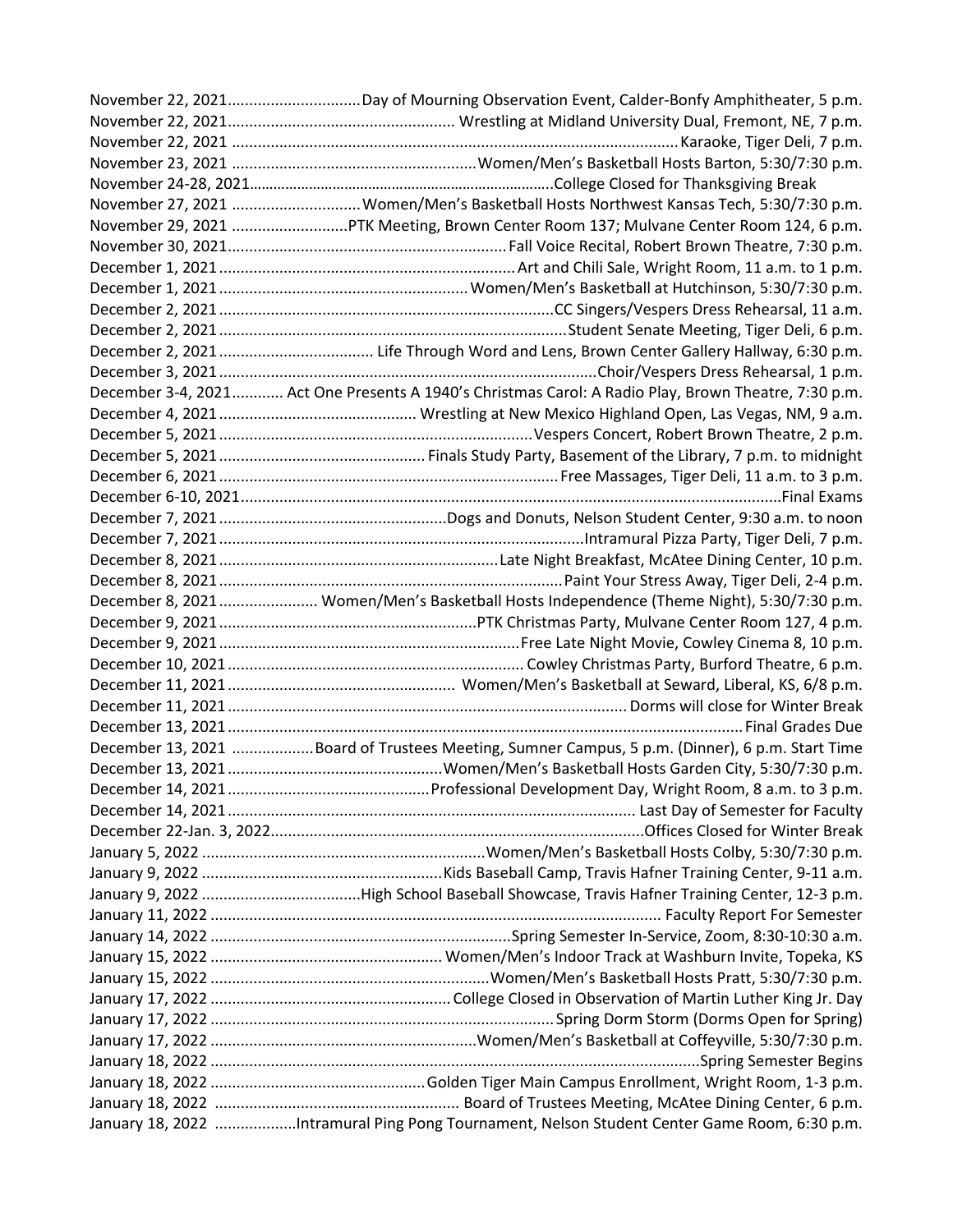| January 20, 2022  Golden Tiger Enrollment, Sumner Campus Short Community Room, 1-3 p.m.               |
|-------------------------------------------------------------------------------------------------------|
|                                                                                                       |
|                                                                                                       |
|                                                                                                       |
|                                                                                                       |
|                                                                                                       |
| January 26, 2022  Women/Men's Basketball at Northwest Kansas Tech, Goodland, KS, 5:30/7:30 p.m.       |
|                                                                                                       |
| January 27, 2022 Intramural Madden Tournament, Nelson Student Center Game Room, 6:30 p.m.             |
|                                                                                                       |
| January 29, 2022 Tiger Athletic Hall of Fame Luncheon, Earle N. Wright Community Room, 12 p.m.        |
| January 29, 2022  Women/Men's Basketball Hosts Hutchinson (Orange Out), 5:30/7:30 p.m.                |
| January 29-30, 2022  Women/Men's Indoor Track at Pittsburg State University, Pittsburg, KS            |
| January 31, 2022 Women/Men's Basketball at Cloud County, Concordia, KS, 5:30/7:30 p.m.                |
|                                                                                                       |
|                                                                                                       |
|                                                                                                       |
|                                                                                                       |
|                                                                                                       |
| February 4, 2022 Spring Act One Play: Junie B. Jones is Not a Crook, Robert Brown Theatre, 7:30 p.m.  |
|                                                                                                       |
| February 5, 2022 Spring Act One Play: Junie B. Jones is Not a Crook, Robert Brown Theatre, 2 p.m.     |
|                                                                                                       |
|                                                                                                       |
|                                                                                                       |
|                                                                                                       |
|                                                                                                       |
|                                                                                                       |
|                                                                                                       |
|                                                                                                       |
| February 10-12, 2022  Art & Graphic Design Portfolio Review, Kerr Tech Building, 9 a.m.-3 p.m.        |
|                                                                                                       |
|                                                                                                       |
| February 11, 2022 Spring Act One Play: Junie B. Jones is Not a Crook, Robert Brown Theatre, 7:30 p.m. |
|                                                                                                       |
| February 11-12, 2022  Women/Men's Indoor Track at Pittsburg State University, Pittsburg, KS           |
|                                                                                                       |
|                                                                                                       |
|                                                                                                       |
| February 12, 2022 Spring Act One Play: Junie B. Jones is Not a Crook, Robert Brown Theatre, 2 p.m.    |
|                                                                                                       |
|                                                                                                       |
|                                                                                                       |
|                                                                                                       |
|                                                                                                       |
| February 15, 2022 Lip Sync Battle (Homecoming Sweepstakes), Robert Brown Theatre, 7 p.m.              |
|                                                                                                       |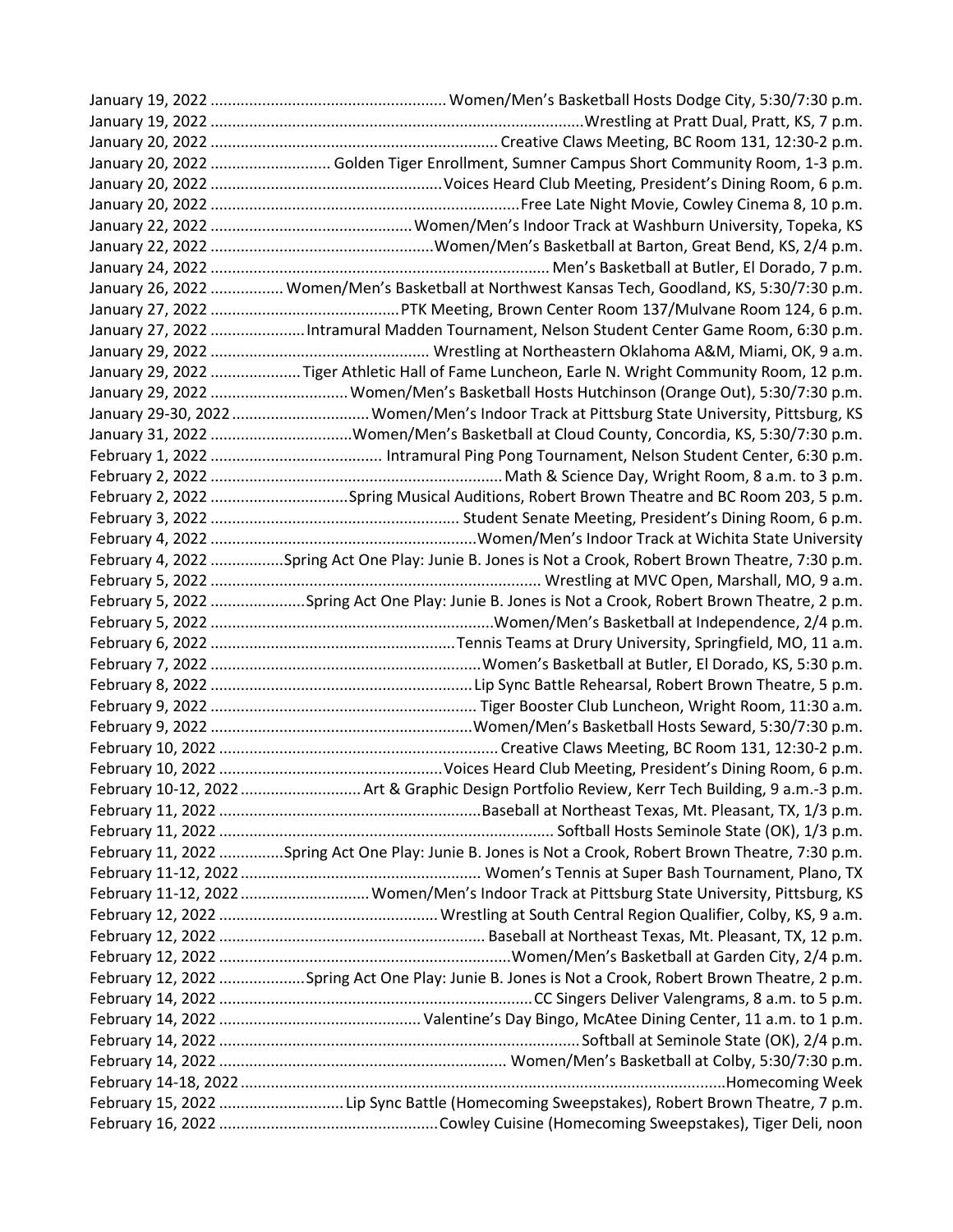| February 16, 2022  Homecoming Coronation at Halftime of the Men 's Basketball Game vs. Butler    |
|--------------------------------------------------------------------------------------------------|
| February 16, 2022  Homecoming Dance following the Men's Basketball Game vs. Butler, 9:30 p.m.    |
|                                                                                                  |
|                                                                                                  |
|                                                                                                  |
|                                                                                                  |
|                                                                                                  |
| February 19-20, 2022 Women/Men's Indoor Track at Regional Championships, Pittsburg, KS           |
|                                                                                                  |
|                                                                                                  |
|                                                                                                  |
|                                                                                                  |
| February 22, 2022  Intramural Pool Tournament, Nelson Student Center Game Room, 6:30 p.m.        |
|                                                                                                  |
|                                                                                                  |
|                                                                                                  |
|                                                                                                  |
|                                                                                                  |
|                                                                                                  |
| February 26, 2022 Women/Men's Basketball Hosts First-Round of Region VI Playoffs, 5:30/7:30 p.m. |
|                                                                                                  |
| February 27, 2022  Celebration of Unity (Black History Month), Robert Brown Theatre, 2:30 p.m.   |
|                                                                                                  |
|                                                                                                  |
|                                                                                                  |
|                                                                                                  |
|                                                                                                  |
|                                                                                                  |
|                                                                                                  |
|                                                                                                  |
|                                                                                                  |
|                                                                                                  |
|                                                                                                  |
|                                                                                                  |
|                                                                                                  |
|                                                                                                  |
|                                                                                                  |
|                                                                                                  |
|                                                                                                  |
|                                                                                                  |
|                                                                                                  |
|                                                                                                  |
|                                                                                                  |
|                                                                                                  |
|                                                                                                  |
|                                                                                                  |
|                                                                                                  |
| March 12, 2022  Senator Roger Marshall Town Hall Meeting, Short Community Room, 8 a.m.           |
|                                                                                                  |
|                                                                                                  |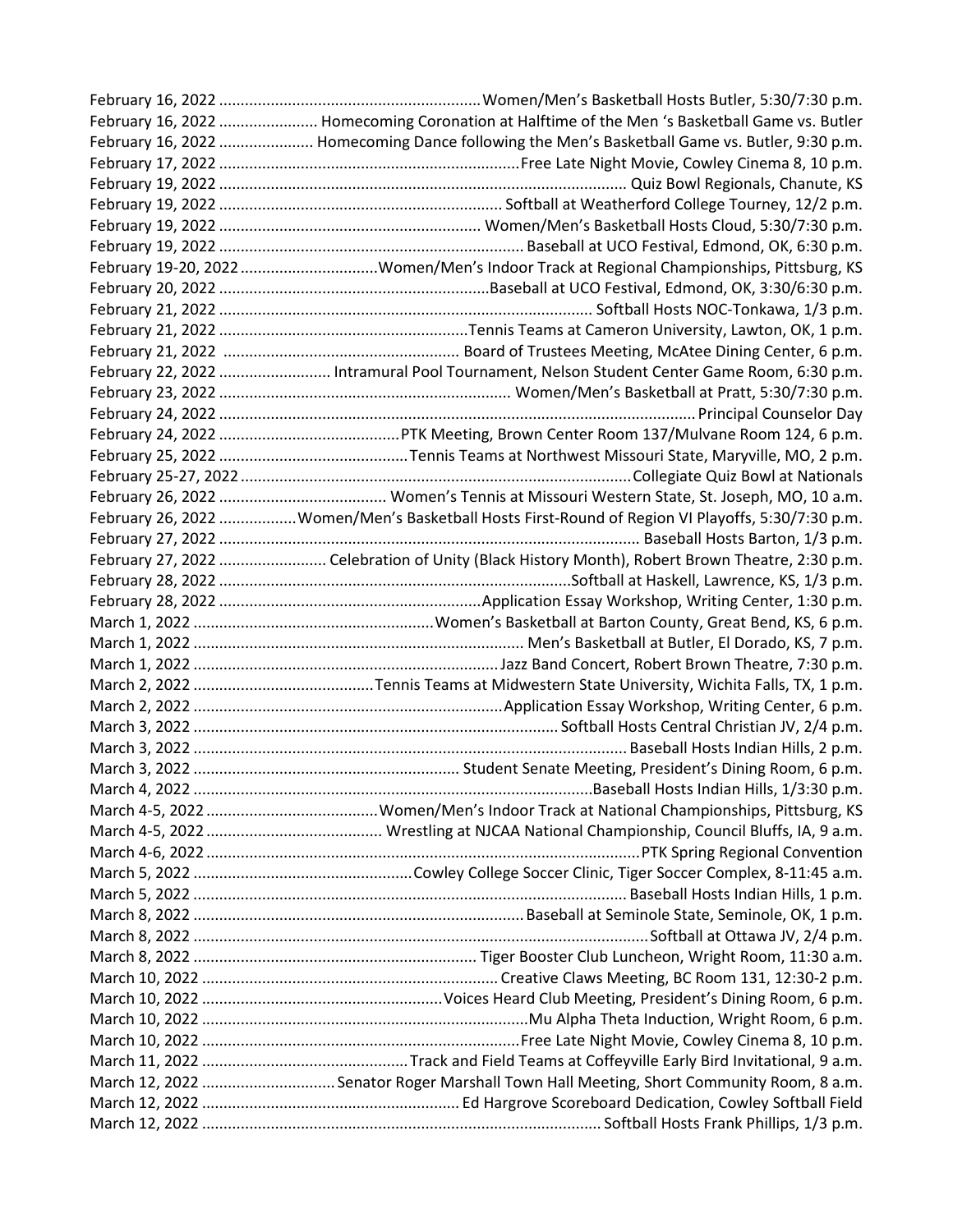| March 23, 2022  Intramural 5 vs. 5 Co-Ed Basketball, Linda Hargrove Recreation Center, 5:30 p.m.   |
|----------------------------------------------------------------------------------------------------|
|                                                                                                    |
|                                                                                                    |
|                                                                                                    |
|                                                                                                    |
|                                                                                                    |
|                                                                                                    |
|                                                                                                    |
|                                                                                                    |
| March 27, 2022  PTK Induction Ceremony and Academic Team Celebration, Wright Room, 2 p.m.          |
|                                                                                                    |
|                                                                                                    |
|                                                                                                    |
|                                                                                                    |
|                                                                                                    |
|                                                                                                    |
|                                                                                                    |
|                                                                                                    |
| April 2, 2022 Volleyball Setter/Hitter Clinic, W.S. Scott Auditorium, 10 a.m. to noon and 1-4 p.m. |
|                                                                                                    |
|                                                                                                    |
|                                                                                                    |
|                                                                                                    |
|                                                                                                    |
|                                                                                                    |
|                                                                                                    |
|                                                                                                    |
|                                                                                                    |
|                                                                                                    |
|                                                                                                    |
|                                                                                                    |
|                                                                                                    |
| April 7, 2022 Natural Science Department Spring Advisory, President's Dining Room, 5:30 p.m.       |
|                                                                                                    |
|                                                                                                    |
|                                                                                                    |
|                                                                                                    |
|                                                                                                    |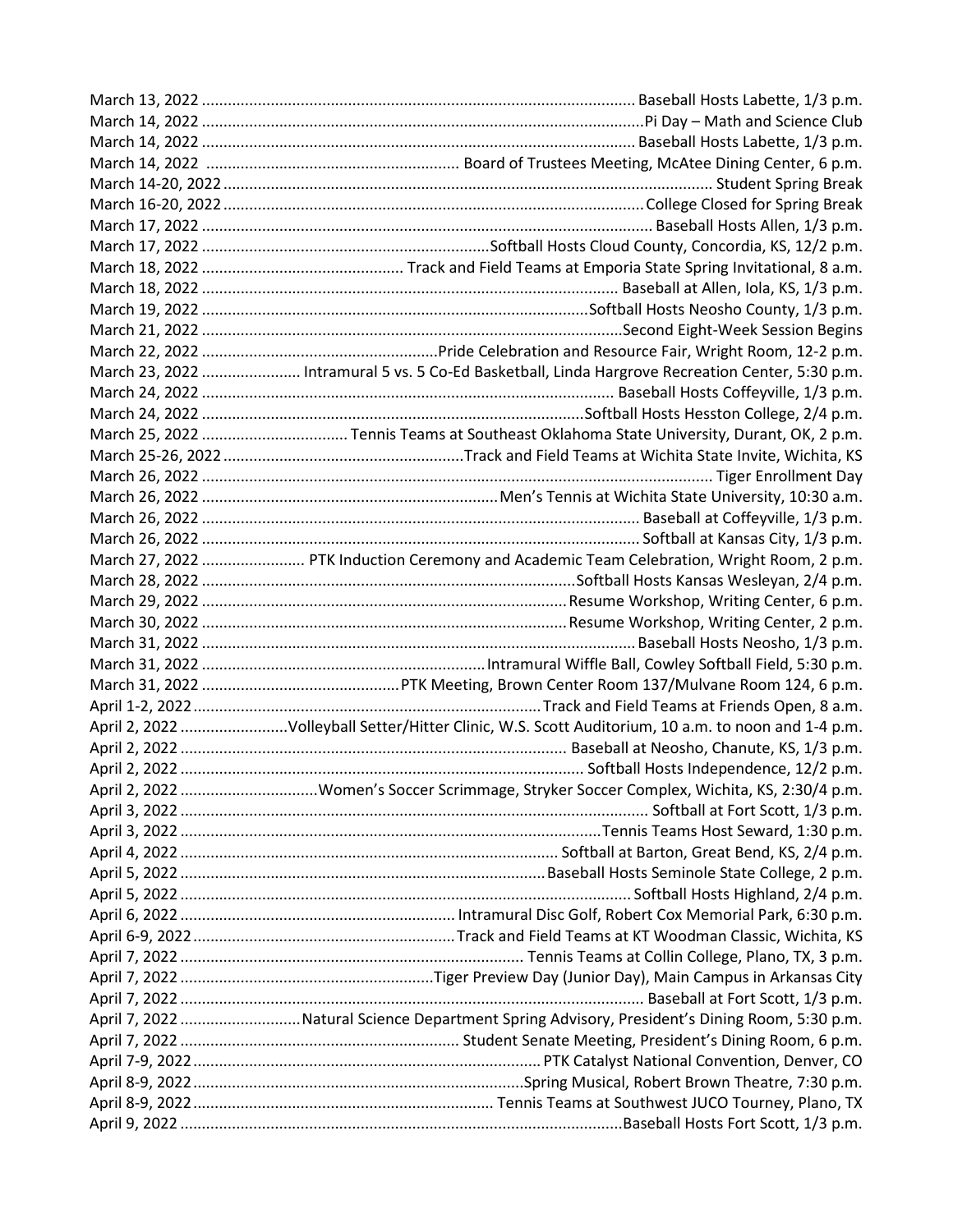| April 9, 2022 Women's Soccer Scrimmage, Stryker Soccer Complex, Wichita, KS, 2:30/4 p.m.  |
|-------------------------------------------------------------------------------------------|
|                                                                                           |
|                                                                                           |
|                                                                                           |
|                                                                                           |
|                                                                                           |
|                                                                                           |
|                                                                                           |
|                                                                                           |
|                                                                                           |
|                                                                                           |
|                                                                                           |
|                                                                                           |
|                                                                                           |
|                                                                                           |
|                                                                                           |
|                                                                                           |
|                                                                                           |
|                                                                                           |
|                                                                                           |
|                                                                                           |
|                                                                                           |
|                                                                                           |
|                                                                                           |
|                                                                                           |
|                                                                                           |
|                                                                                           |
|                                                                                           |
|                                                                                           |
|                                                                                           |
|                                                                                           |
|                                                                                           |
|                                                                                           |
|                                                                                           |
| April 23, 2022 Women's Soccer Scrimmage, Stryker Soccer Complex, Wichita, KS, 2:30/4 p.m. |
|                                                                                           |
|                                                                                           |
|                                                                                           |
|                                                                                           |
|                                                                                           |
|                                                                                           |
|                                                                                           |
|                                                                                           |
|                                                                                           |
|                                                                                           |
|                                                                                           |
|                                                                                           |
|                                                                                           |
|                                                                                           |